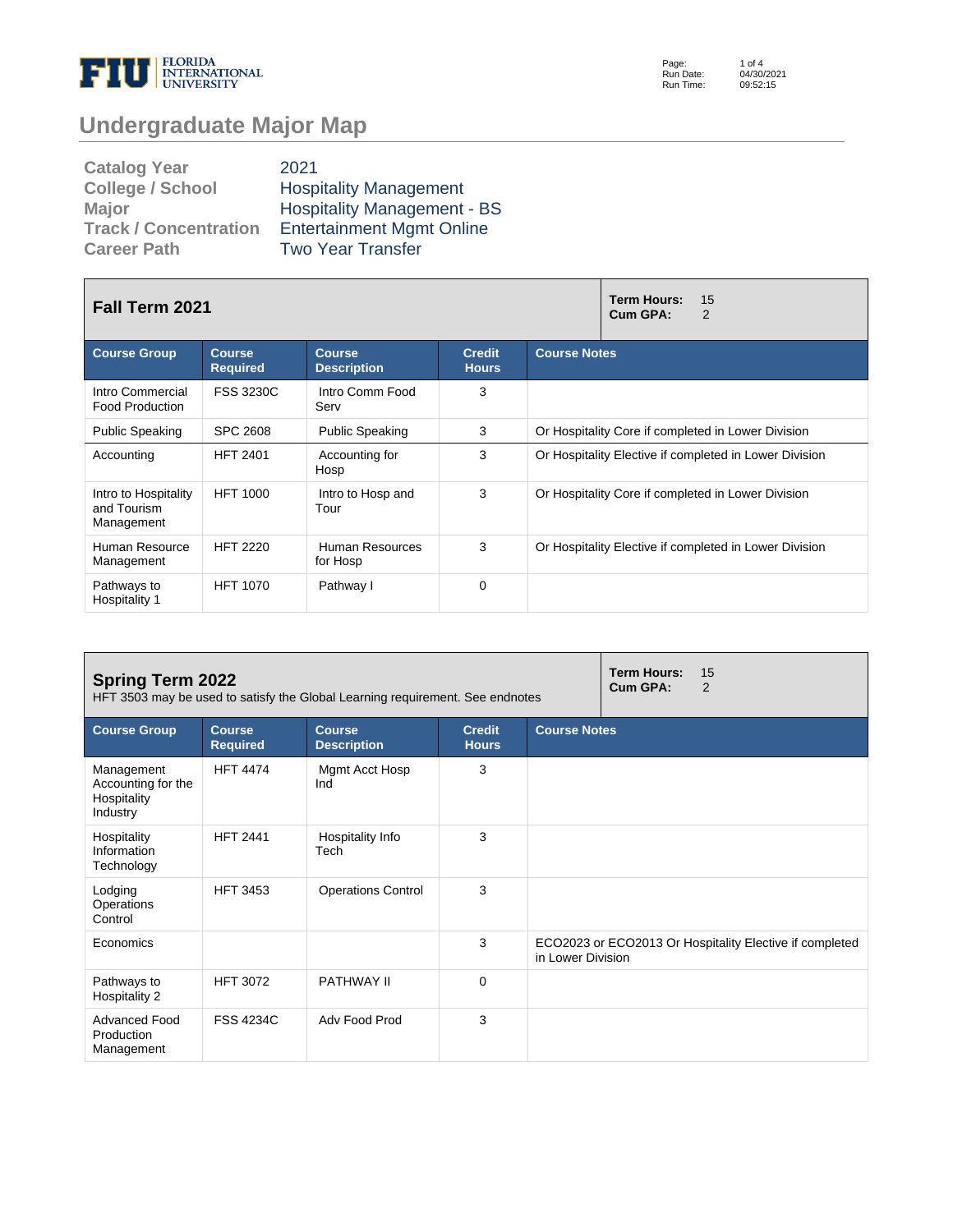

# **Undergraduate Major Map**

| <b>Summer Term 2022</b><br>Use this semester to catch up on coursework if necessary. |                                  |                                     | <b>Term Hours:</b><br>-6<br>Cum GPA:<br>2 |                     |                                              |
|--------------------------------------------------------------------------------------|----------------------------------|-------------------------------------|-------------------------------------------|---------------------|----------------------------------------------|
| <b>Course Group</b>                                                                  | <b>Course</b><br><b>Required</b> | <b>Course</b><br><b>Description</b> | <b>Credit</b><br><b>Hours</b>             | <b>Course Notes</b> |                                              |
| Law for the<br>Hospitality<br>Industry                                               | <b>HFT 3603</b>                  | <b>Hospitality Law</b>              | 3                                         |                     |                                              |
| Advanced<br>Internship                                                               | <b>HFT 4945</b>                  | Adv Intern Hsptly                   | $\Omega$                                  |                     | Or HFT 3263 if Requirements not met for 4945 |
| Intro to<br>Entertainment<br>Management                                              | <b>HFT 4376</b>                  | Intro Entertainment<br>Mgt          | 3                                         |                     |                                              |

| Fall Term 2022                                              |                                  |                                     |                               |                     | <b>Term Hours:</b><br>Cum GPA: | 15<br>$\overline{2}$ |
|-------------------------------------------------------------|----------------------------------|-------------------------------------|-------------------------------|---------------------|--------------------------------|----------------------|
| <b>Course Group</b>                                         | <b>Course</b><br><b>Required</b> | <b>Course</b><br><b>Description</b> | <b>Credit</b><br><b>Hours</b> | <b>Course Notes</b> |                                |                      |
| <b>Financial Analysis</b><br>in the Hospitality<br>Industry | <b>HFT 4464</b>                  | Fin Anal Hosp<br>Indust             | 3                             |                     |                                |                      |
| Restaurant<br>Management                                    | <b>HFT 3263</b>                  | <b>Restaurant Mgmt</b>              | 3                             |                     |                                |                      |
| Entertainment<br>Management<br>Core                         | <b>HFT 3370</b>                  | Entertainment<br>Transaction        | 3                             |                     |                                |                      |
| Hospitality<br>Marketing<br><b>Strategies</b>               | <b>HFT 3503</b>                  | Hosptly Mktg Mgmt                   | 3                             |                     |                                |                      |
| Hospitality<br><b>Facilities</b><br>Management              | <b>HFT 4323</b>                  | Hosp Facil Environ<br>System        | 3                             |                     |                                |                      |

| <b>Spring Term 2023</b><br>HFT 4323 may be used to satisfy the Global Learning requirement. See endnotes |                                  |                                     |                               | <b>Term Hours:</b><br>Cum GPA: | 12<br>2 |  |
|----------------------------------------------------------------------------------------------------------|----------------------------------|-------------------------------------|-------------------------------|--------------------------------|---------|--|
| <b>Course Group</b>                                                                                      | <b>Course</b><br><b>Required</b> | <b>Course</b><br><b>Description</b> | <b>Credit</b><br><b>Hours</b> | <b>Course Notes</b>            |         |  |
| Senior Seminar                                                                                           | <b>HFT 4294</b>                  | Sr. Sem. Hosp.<br>Mgmt.             | 3                             |                                |         |  |
| Hospitality<br>Analytics and<br>Revenue<br>Management                                                    | <b>HFT 4413</b>                  | Hosp Analytics &<br>Rev Mgt         | 3                             |                                |         |  |
| Entertainment<br>Management<br>Core                                                                      | <b>HFT 3392</b>                  | Entertainment at<br><b>Venues</b>   | 3                             |                                |         |  |
| Entertainment<br>Management<br>Core                                                                      | <b>HFT 3393</b>                  | <b>Entertainment Tour</b><br>Mgt.   | 3                             |                                |         |  |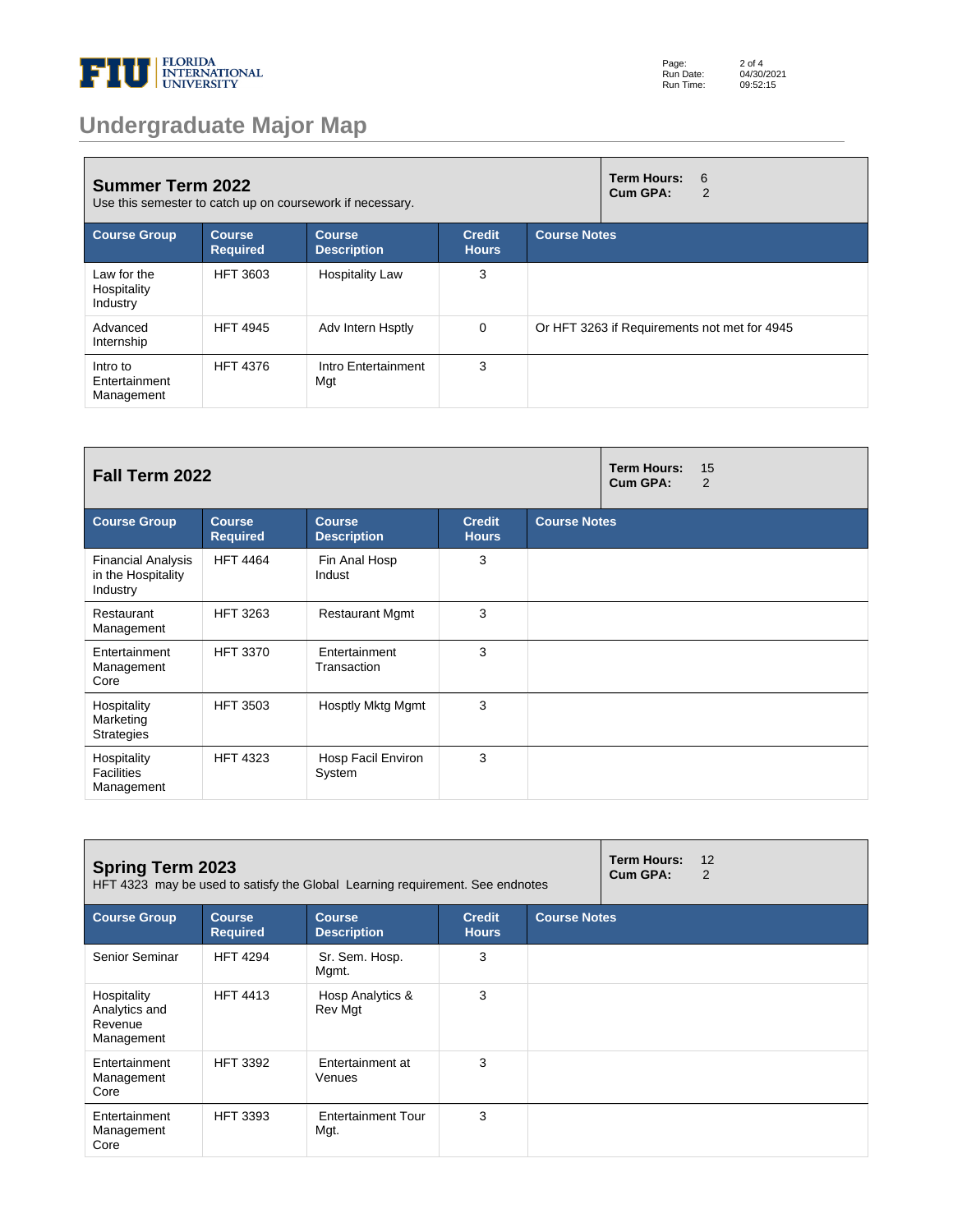

### **Undergraduate Major Map**

Page: Run Date: Run Time: 3 of 4 04/30/2021 09:52:15

| <b>Summer Term 2023</b><br>Use this Semester to catch up on coursework if necessary. |  |
|--------------------------------------------------------------------------------------|--|
| Hospitality Industry Experience                                                      |  |

#### **General Requirements**

\*Critical Indicator is the minimum grade indicated in specific courses to demonstrate proficiency and progress in major. Earning less than the minimum grade is a trigger for a conversation with advisor.\* 

Transfer students are assumed to have completed an Associates of Arts Degree from a Florida Public Institution or completed 60 credits and the University Core Curriculum Requirements. 

In addition, the following courses are required of incoming transfer students: 

Global Learning Requirement for Transfers: Transfers entering FIU Fall 2011 or later are required to take two Global Learning courses. 

Those who meet University Core Curriculum Requirements prior to entering FIU 

-Two Global Learning Discipline Specific Courses (One of the two may be a Global Learning Foundation Course chosen in consultation with your advisor) 

Those who do not meet University Core Curriculum Requirements prior to entering FIU -One Global Learning Foundation Course (from the University Core Curriculum) -One Global Learning Discipline Specific Course 

Transfer courses may not be used to meet the FIU Global Learning Requirement. For a list of Global learning courses: http://goglobal.fiu.edu 

School of Hospitality and Tourism Management Selected Major Requirements: 

Industry Experience Requirement: 1300 hours - A total of 1300 documented hours of hospitality/ tourism related practical training work experience is required. This includes 300 hours in HFT 4945 Advanced Internship. A minimum of 800 hours must be completed while enrolled in the degree program at FIU. The Advanced Internship must be track-related and approved by an advisor. Work experience documentation is required. Students with extensive industry management experience may apply for a waiver of the 1000 hour work experience and Advanced Internship. 

Hospitality Management offers 6 majors and the option of a general Hospitality major. If one of the 6 majors is chosen, 4 specific major courses are required and 2 major related electives. If the general hospitality option is chosen, the electives may be chosen from any of the courses offered in our program. Students who do not take any of the 6 lower division prerequisites prior to transferring into FIU with 60 credits, will need to take 6 additional credits of major electives if a major is selected.

The 6 majors are:

Beverage Management Culinary Management Hotel/Lodging Management